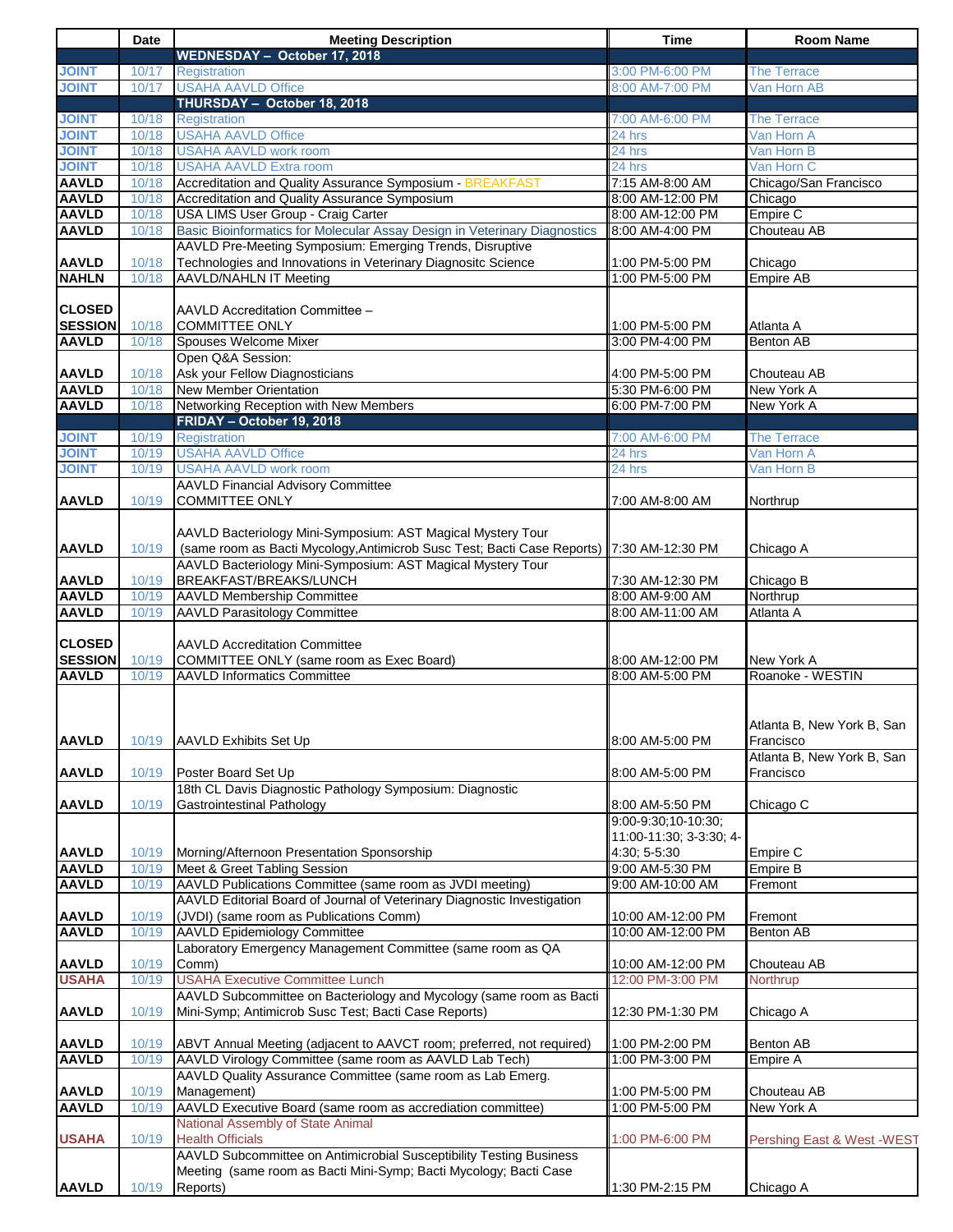|               | Date           | <b>Meeting Description</b>                                                       | <b>Time</b>                           | <b>Room Name</b>                  |
|---------------|----------------|----------------------------------------------------------------------------------|---------------------------------------|-----------------------------------|
|               |                | AAVLD/AAVCT Business Meeting and Case Presentations (adjacent to                 |                                       |                                   |
| <b>AAVLD</b>  | 10/19          | ABVT room; preferred, not required)                                              | 2:00 PM-6:00 PM                       | <b>Benton AB</b>                  |
|               |                | AAVLD Diagnostic Bacteriology case reports (same room as Bacti Mini-             |                                       |                                   |
| <b>AAVLD</b>  | 10/19          | Symp; Bacti Mycology, Antimicrob Susc Tes)                                       | 2:30 PM-4:30 PM                       | Chicago A                         |
|               |                |                                                                                  |                                       |                                   |
| <b>AAVLD</b>  | 10/19          | AAVLD Laboratory Technology Committee (same room as Virology Comm)               | 3:00 PM-5:00 PM                       | Empire A                          |
| <b>AAVLD</b>  | 10/19          | Vet-LIRN meeting                                                                 | 5:00 PM-6:00 PM                       | Chicago A                         |
| <b>AAVLD</b>  |                | AAVLD Constitution, Bylaws and Resolutions Committee                             |                                       |                                   |
| <b>AAVLD</b>  | 10/19<br>10/19 | <b>AAVLD Reception and Foundation Auction</b>                                    | 5:00 PM-6:00 PM<br>6:00 PM-9:00 PM    | Northrup<br><b>Exhibit Hall B</b> |
|               |                | SATURDAY - October 20, 2018                                                      |                                       |                                   |
|               |                |                                                                                  |                                       |                                   |
| <b>JOINT</b>  | 10/20          | Registration                                                                     | 7:00 AM-5:00 PM                       | <b>The Terrace</b>                |
| <b>JOINT</b>  | 10/20          | <b>USAHA AAVLD Office</b>                                                        | 24 hrs                                | Van Horn A                        |
| <b>JOINT</b>  | 10/20          | <b>USAHA AAVLD work room</b>                                                     | 24 hrs                                | Van Horn B                        |
| <b>AAVLD</b>  | 10/20          | <b>AAVLD Foundation Committee</b>                                                | 7:00 AM-8:00 AM                       | Northrup                          |
|               |                |                                                                                  | 7:45 AM-11:30 AM                      |                                   |
| <b>AAVLD</b>  | 10/20          | AAVLD - Plenary Session:                                                         | 9:45-10:15 break                      | <b>Exhibit Hall B</b>             |
|               |                | National Assembly of State Animal                                                |                                       |                                   |
| <b>NASAHO</b> | 10/20          | <b>Health Officials Meeting</b>                                                  | 8:00 AM-12:00 PM                      | Chicago AB                        |
|               |                |                                                                                  | 9:30 AM-11:30 AM                      |                                   |
| <b>USAHA</b>  | 10/20          | <b>Spouses Brunch</b>                                                            | 8:30-9:30 AM setup                    | Chouteau A                        |
|               |                |                                                                                  |                                       |                                   |
|               |                |                                                                                  | 9:00 AM-6:00 PM                       |                                   |
|               |                |                                                                                  | 9:30 AM-10:15 AM                      |                                   |
|               |                |                                                                                  | 11:30 AM-1:00 PM                      | Atlanta B, New York B and         |
| <b>AAVLD</b>  | 10/20          | <b>AAVLD Exhibits</b>                                                            | 3:00 PM-6:00 PM                       | San Francisco                     |
|               |                |                                                                                  | 9:00 AM-6:00 PM                       | Atlanta B, New York B and         |
| <b>AAVLD</b>  | 10/20          | <b>AAVLD Poster Session</b>                                                      | Presenters 3:00-4:00                  | San Francisco                     |
|               |                | AAVLD House of Delegates and                                                     |                                       |                                   |
| <b>AAVLD</b>  | 10/20          | General Membership                                                               | 11:30 AM-12:15 PM                     | <b>Exhibit Hall B</b>             |
| <b>USAHA</b>  | 10/20          | <b>Student Luncheon</b>                                                          | 12:00 PM-1:30 PM                      | Chouteau A                        |
| <b>AAVLD</b>  | 10/20          | AAVLD Laboratory Administrative Management Personnel Committee                   | 1:00 PM-3:00 PM                       | Chouteau B                        |
|               |                | <b>AAVLD - Scientific Session</b>                                                |                                       |                                   |
|               |                | Pathology 1                                                                      |                                       |                                   |
| <b>AAVLD</b>  | 10/20          | <b>AAVLD - Scientific Session</b>                                                | 1:00 PM-3:00 PM                       | Empire A                          |
|               |                |                                                                                  |                                       |                                   |
| <b>AAVLD</b>  | 10/20          | Bacteriology 1                                                                   | 1:00 PM-3:00 PM                       | Empire B                          |
|               |                | <b>AAVLD - Scientific Session</b>                                                |                                       |                                   |
| <b>AAVLD</b>  | 10/20          | Virology 1                                                                       | 1:00 PM-3:00 PM                       | Empire C                          |
|               |                | <b>AAVLD - Scientific Session</b>                                                |                                       |                                   |
| <b>AAVLD</b>  | 10/20          | Serology                                                                         | 1:00 PM-3:00 PM                       | Atlanta A                         |
|               |                | AAVLD - Scientific Session                                                       |                                       |                                   |
| <b>AAVLD</b>  | 10/20          | Epidemiology 1                                                                   | 1:00 PM-3:00 PM                       | Chicago AB                        |
|               |                | <b>AAVLD - Scientific Session</b>                                                |                                       |                                   |
| <b>AAVLD</b>  | 10/20          | Molecular Diagnostics and Bioinformatics 1                                       | 1:00 PM-3:00 PM                       | Chicago C                         |
|               |                |                                                                                  |                                       |                                   |
|               |                |                                                                                  |                                       |                                   |
|               |                | USAHA/AAVLD Committee on Diagnostic Laboratory and Veterinary                    |                                       |                                   |
| <b>JOINT</b>  | 10/20          | <b>Workforce Development</b>                                                     | 1:00 PM-3:00 PM                       | <b>New York A</b>                 |
| <b>USAHA</b>  | 10/20          | <b>USDA APHIS VS Open Forum</b>                                                  | 1:00 PM-5:00 PM                       | Liberty - WESTIN                  |
| <b>AAVLD</b>  | 10/20          | AAVLD Laboratory Safety Committee                                                | 3:00 PM-5:00 PM                       | Empire C                          |
|               |                | Applied Animal Health, Public Health Research and Extension                      |                                       |                                   |
|               |                | Veterinarians Symposium (same as Extension Veterinarians Dinner &                |                                       |                                   |
| <b>OTHER</b>  | 10/20          | <b>Business Meeting)</b>                                                         | 3:00 PM-4:40 PM                       | Chicago C                         |
| <b>AAVLD</b>  | 10/20          | AAVLD Bacteriology Steering Committee Meeting                                    | 3:30 PM-4:15 PM                       | Empire B                          |
| <b>AAVLD</b>  | 10/20          | <b>AAVLD - Government Relations Committee</b>                                    | 3:30 PM-5:30 PM                       | Chouteau B                        |
| <b>AAVLD</b>  | 10/20          | AAVLD Diagnostic Pathology Slide Seminar                                         | 3:30 PM-5:45 PM                       | Empire A                          |
|               |                |                                                                                  |                                       |                                   |
|               | 10/20          | AAVLD Veterinary Analytical Toxicology and Mycology<br>follow tox sci<br>session | 3:30 PM-6:30 PM;<br>keep hotel at 7PM | Atlanta A                         |
| <b>AAVLD</b>  |                |                                                                                  |                                       |                                   |
| <b>USAHA</b>  | 10/20          | <b>OIE Special Session</b>                                                       | 5:00 PM-6:00 PM                       | <b>Exhibit Hall B</b>             |
|               |                |                                                                                  |                                       |                                   |
|               |                |                                                                                  | 6:00 PM-8:00 PM; hold                 |                                   |
| <b>AAVLD</b>  | 10/20          | AAVLD and NAHLN Laboratory Directors Committee                                   | room until 8:30 PM                    | Chicago AB                        |
| <b>AAVLD</b>  | 10/20          | <b>Presentation Sponsorship</b>                                                  | 6:00 PM-6:30 PM                       | Empire B                          |
| <b>AAVLD</b>  | 10/20          | <b>Presentation Sponsorship</b>                                                  | 6:00 PM-6:30 PM                       | Empire C                          |
|               |                |                                                                                  |                                       |                                   |
|               |                | Extension Veterinarians Business Meeting (same as Applied Animal                 |                                       |                                   |
| <b>OTHER</b>  | 10/20          | Health, Public Health Research and Extension Veterinarians Symposium)            | 6:00 PM-8:00 PM                       | Chicago C                         |
| <b>USAHA</b>  | 10/20          | <b>USAHA Committee on Program</b>                                                | 6:30 PM-8:00 PM                       | Chouteau B                        |
| <b>AAVLD</b>  | 10/20          | <b>AAVLD Gross Pathology Mock Examination</b>                                    | 6:00 PM-8:30 PM                       | Empire A                          |
| <b>AAVLD</b>  | 10/20          | <b>Presentation Sponsorship</b>                                                  | 6:30 PM-7:00 PM                       | Empire B                          |
| <b>AAVLD</b>  | 10/20          | <b>Clark Enersen Group</b>                                                       | 6:30 PM-7:00 PM                       | Empire C                          |
|               |                |                                                                                  |                                       |                                   |
| <b>JOINT</b>  | 10/20          | Saturday Night - Hosted by IDEXX                                                 | 8:00 PM-11:00 PM                      | Pershing East, West & North       |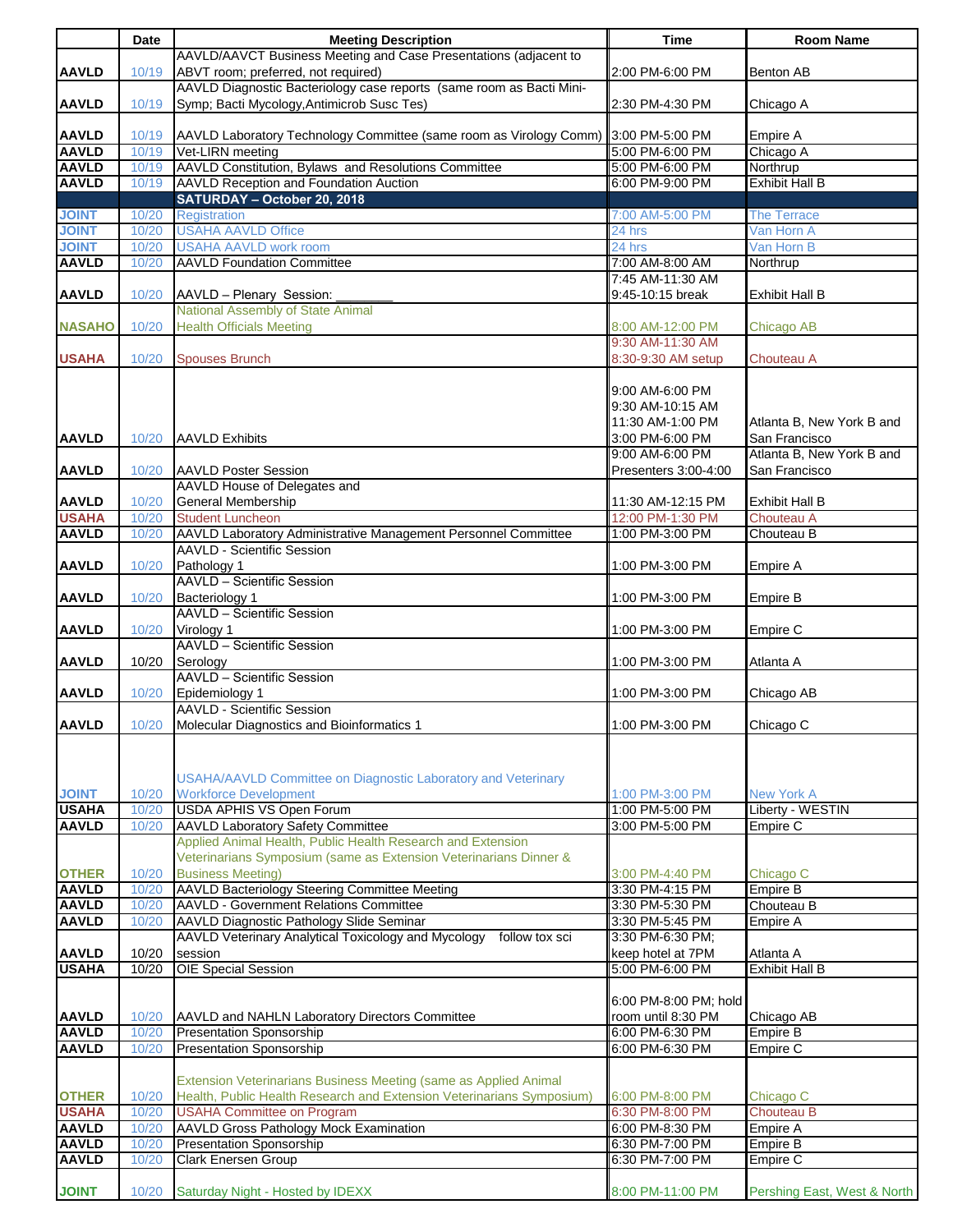|                              | <b>Date</b>    | <b>Meeting Description</b>                                                                                                                  | <b>Time</b>                          | <b>Room Name</b>                               |
|------------------------------|----------------|---------------------------------------------------------------------------------------------------------------------------------------------|--------------------------------------|------------------------------------------------|
|                              |                | SUNDAY - October 21, 2018                                                                                                                   |                                      |                                                |
| <b>TNIOL</b>                 | 10/21          | <b>Registration</b>                                                                                                                         | 7:00 AM-5:00 PM                      | <b>The Terrace</b>                             |
| <b>JOINT</b>                 | 10/21          | <b>USAHA AAVLD Office</b>                                                                                                                   | 24 hrs                               | Van Horn A                                     |
| <b>JOINT</b>                 | 10/21          | <b>USAHA AAVLD work room</b>                                                                                                                | 24 hrs                               | Van Horn B                                     |
| <b>JOINT</b>                 | 10/21          | <b>USAHA/AAVLD Extra Room</b>                                                                                                               | 24 hrs                               | Van Horn C                                     |
|                              |                |                                                                                                                                             |                                      | <b>Pershing Place East -</b>                   |
| <b>USAHA</b>                 | 10/21          | <b>Prayer Breakfast</b>                                                                                                                     | 6:30 AM-8:00 AM                      | <b>WESTIN</b>                                  |
| <b>USAHA</b>                 | 10/21          | USAHA District Breakfast (NE, S, W, NC, Allied)                                                                                             | 7:30 AM-9:00 AM                      | Chicago AB                                     |
|                              |                | <b>AAVLD - Scientific Session</b>                                                                                                           | 7:45 AM-12:00 PM                     |                                                |
| <b>AAVLD</b>                 | 10/21          | Pathology 2                                                                                                                                 | break 9:30-10:15                     | Empire A                                       |
|                              |                | AAVLD - Scientific Session                                                                                                                  | 7:45 AM-12:00 PM                     |                                                |
| <b>AAVLD</b>                 | 10/21          | Virology 2/Molecular Diagnostics and Informatics 2<br><b>AAVLD - Scientific Session</b>                                                     | break 9:00-9:45<br>7:45 AM-12:00 PM  | Empire C                                       |
|                              |                | Toxicology                                                                                                                                  |                                      |                                                |
| <b>AAVLD</b>                 | 10/21          | <b>AAVLD - Scientific Session</b>                                                                                                           | break 9:00-9:45<br>7:45 AM-12:00 PM  | Atlanta A                                      |
| <b>AAVLD</b>                 | 10/21          | Epidemiology 2                                                                                                                              | break 9:30-10:15                     |                                                |
|                              |                | <b>AAVLD - Scientific Session</b>                                                                                                           | 7:45 AM-12:00 PM                     | Chicago C                                      |
| <b>AAVLD</b>                 | 10/21          | Bacteriology 2/Parasitology                                                                                                                 | break 9:15-10:00                     | <b>Empire B</b>                                |
| <b>AAVLD</b>                 | 10/21          | AAVLD Laboratory Administrative Management Personnel Committee                                                                              | 8:00 AM-10:00 AM                     | Benton AB                                      |
|                              |                |                                                                                                                                             |                                      |                                                |
|                              |                |                                                                                                                                             |                                      |                                                |
| <b>USAHA</b>                 |                | Food Safety Symposium hosted by the American Association of Food<br>Safety and Public Health Veterinarians (AAFSPHV) in joint with National |                                      |                                                |
|                              |                | Association of Federal Veterinarians (NAFV)                                                                                                 |                                      | Shawnee/Mission - WESTIN                       |
| (OTHER)                      | 10/21          | <b>Southern District Meeting</b>                                                                                                            | 8:00 AM-12:00 PM                     |                                                |
| <b>USAHA</b><br><b>USAHA</b> | 10/21<br>10/21 | <b>Northeast District Meeting</b>                                                                                                           | 9:00 AM-11:30 AM<br>9:00 AM-11:30 AM | Liberty - Westin<br><b>Presidents - WESTIN</b> |
| <b>USAHA</b>                 | 10/21          | <b>North Central District Meeting</b>                                                                                                       | 9:00 AM-11:30 AM                     | Roanoke - WESTIN                               |
|                              |                |                                                                                                                                             | 9:00 AM-11:30 AM                     |                                                |
| <b>USAHA</b>                 | 10/21          | <b>Western District Meeting</b>                                                                                                             | (hold till 12:30)                    | Chouteau B                                     |
|                              |                |                                                                                                                                             | 9:00 AM-10:15                        |                                                |
|                              |                |                                                                                                                                             | 11:30 AM-1:00 PM                     | Atlanta B, New York B, San                     |
| <b>AAVLD</b>                 | 10/21          | AAVLD Exhibits - 45 min break                                                                                                               | remove 1:00-3:00PM                   | Francisco                                      |
|                              |                |                                                                                                                                             | 9:00 AM-1:00 PM                      |                                                |
|                              |                |                                                                                                                                             | Presenters 12:00-1:00                | Atlanta B, New York B, San                     |
| <b>AAVLD</b>                 | 10/21          | <b>AAVLD Poster Session</b>                                                                                                                 | <b>PM</b>                            | Francisco                                      |
| <b>USAHA</b>                 | 10/21          | <b>USAHA Tuberculosis Scientific Advisory Subcommittee</b>                                                                                  | 10:00 AM-12:00 PM                    | Chouteau A                                     |
| <b>USAHA</b>                 | 10/21          | <b>USAHA Committee on Audit</b>                                                                                                             | 12:00 PM-1:00 PM                     | Northrup                                       |
| <b>AAVLD</b>                 | 10/21          | <b>AAVLD Pathology Committee</b>                                                                                                            | 12:00 PM-2:00 PM                     | Empire A                                       |
|                              |                |                                                                                                                                             |                                      |                                                |
|                              |                | <b>USAHA/AAVLD Committee on NAHLN</b>                                                                                                       |                                      |                                                |
| <b>JOINT</b>                 | 10/21          | (National Animal Health Laboratory Network)                                                                                                 | 12:00 PM-3:00 PM                     | <b>Pershing West - WESTIN</b>                  |
|                              |                |                                                                                                                                             |                                      |                                                |
| <b>OTHER</b>                 | 10/21          | <b>USDA-ARS/NIFA Research Reviews</b>                                                                                                       | 12:30 PM-5:30 PM                     | Atlanta A                                      |
| <b>JOINT</b>                 | 10/21          | <b>USAHA/AAVLD Committee on Aquaculture</b>                                                                                                 | 12:30 PM-5:00 PM                     | Chicago C                                      |
| <b>USAHA</b>                 |                | 10/21 USAHA Subcommittee on Tuberculosis (shared with Farmed Cirvids)                                                                       | 1:00 PM-5:00 PM                      | Shawnee/Mission - WESTIN                       |
|                              |                |                                                                                                                                             |                                      |                                                |
|                              |                |                                                                                                                                             |                                      |                                                |
| <b>USAHA</b>                 | 10/20          | <b>USAHA Committee on Animal Emergency Management</b>                                                                                       | 1:00 PM-5:00 PM                      | Chicago AB                                     |
|                              |                |                                                                                                                                             |                                      | <b>Ballroom Pre-Function</b>                   |
| <b>USAHA</b>                 | 10/21          | <b>USAHA Display Tables</b>                                                                                                                 | 1:00 PM-6:00 PM                      | Space                                          |
| <b>JOINT</b>                 | 10/21          | USAHA/AAVLD Committee on Food and Feed Safety                                                                                               | 1:30 PM-5:00 PM                      | <b>Empire C</b>                                |
| <b>AAVLD</b>                 | 10/21          | Veterinary Forensics: From the Crime Scene to the Necropsy Floor                                                                            | 2:00 PM-5:00 PM                      | New York A                                     |
|                              |                | <b>AAVLD-NSVL Proficiency Testing Committee</b>                                                                                             |                                      |                                                |
| <b>AAVLD</b>                 | 10/21          | new name?                                                                                                                                   | 3:00 PM-5:00 PM                      | <b>Pershing West - WESTIN</b>                  |
|                              |                | USAHA/AAVLD Committee on Animal Health Surveillance and Information                                                                         |                                      |                                                |
| <b>JOINT</b>                 | 10/21          | <b>Systems</b>                                                                                                                              | 3:00 PM-6:00 PM                      | Empire A                                       |
| <b>AAVLD</b>                 | 10/21          | AAVLD - Strategic Planning Committee                                                                                                        | 3:00 PM-6:00 PM                      | Benton AB                                      |
|                              |                |                                                                                                                                             |                                      |                                                |
| <b>USAHA</b>                 | 10/21          | USAHA District-at Large Meeting (Allied, Industry, and Regional Delegates) 4:30 PM-5:30 PM                                                  |                                      | Chouteau B                                     |
| <b>USAHA</b>                 | 10/21          | <b>USAHA New Member Orientation</b>                                                                                                         | 5:00 PM-6:00 PM                      | Chouteau A                                     |
| <b>JOINT</b>                 | 10/21          | <b>Presidents' Reception</b>                                                                                                                | 5:30 PM-6:30 PM                      | <b>Exhibit Hall B</b>                          |
|                              |                |                                                                                                                                             |                                      |                                                |
|                              |                |                                                                                                                                             |                                      |                                                |
|                              | 10/21          |                                                                                                                                             | 6:30 PM-9:00 PM                      | <b>Exhibit Hall B</b>                          |
| <b>JOINT</b>                 |                | <b>USAHA/AAVLD President's Dinner &amp; General Meeting</b>                                                                                 |                                      |                                                |
| <b>JOINT</b>                 | 10/22          | MONDAY - October 22, 2018<br>Registration                                                                                                   | 7:30 AM-5:00 PM                      | <b>The Terrace</b>                             |
| <b>JOINT</b>                 | 10/22          | <b>USAHA AAVLD Office</b>                                                                                                                   | 24 hrs                               | Van Horn A                                     |
| <b>JOINT</b>                 | 10/22          | <b>USAHA AAVLD work room</b>                                                                                                                |                                      | Van Horn B                                     |
| <b>USAHA</b>                 | 10/22          | <b>Continental Breakfast</b>                                                                                                                | 24 hrs<br>7:00 AM                    | <b>Exhibit Hall B Foyer</b>                    |
| <b>AAVLD</b>                 | 10/22          | <b>AAVLD Past Presidents Breakfast</b>                                                                                                      | 7:00 AM-8:00 AM                      | Fremont                                        |
| <b>JOINT</b>                 | 10/22          | <b>USAHA/AAVLD - Joint Plenary Scientific Session -</b>                                                                                     | 8:00 AM-12:00 PM                     | <b>Exhibit Hall B</b>                          |
|                              |                |                                                                                                                                             |                                      | <b>Ballroom Pre-Function</b>                   |

**T**